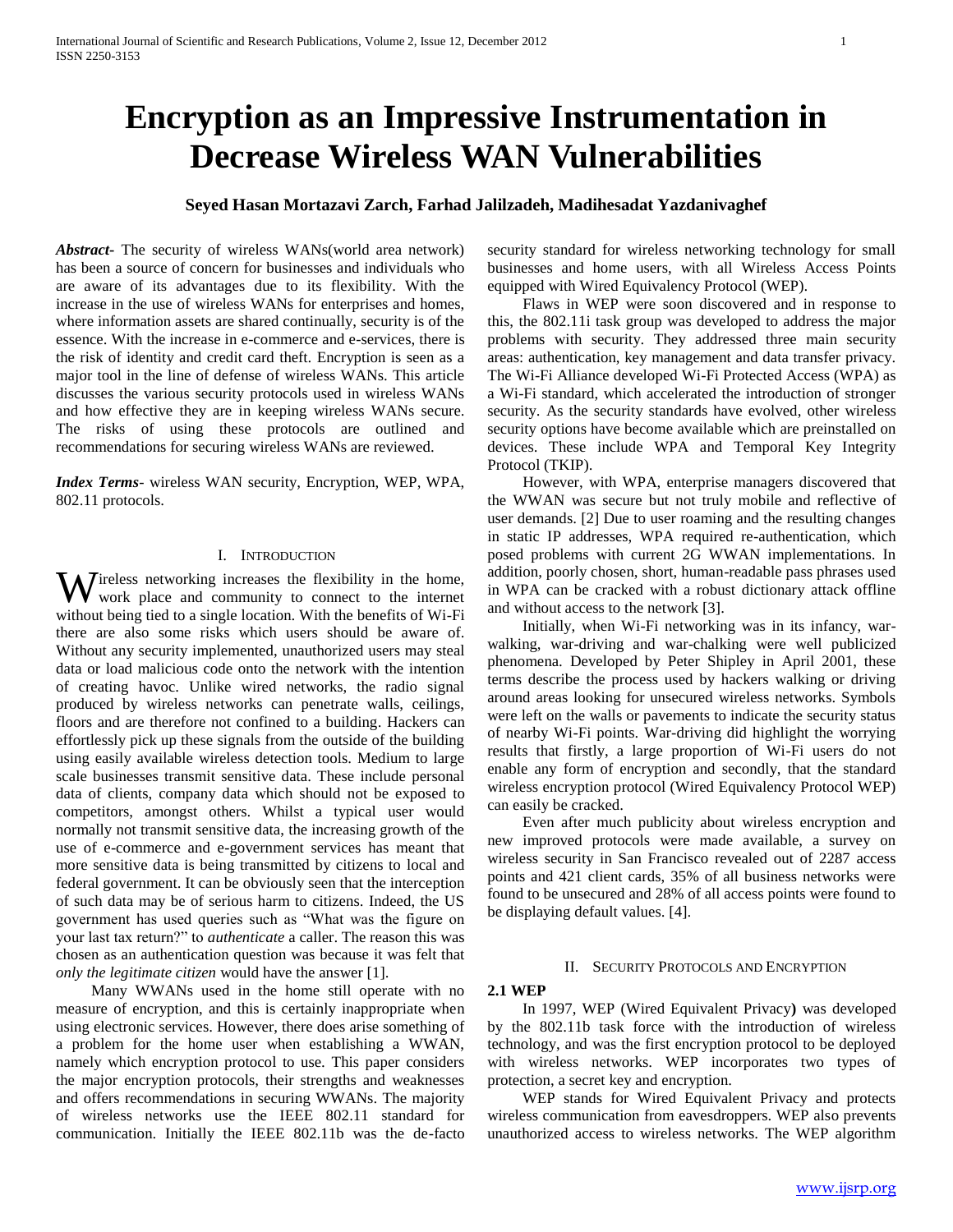works on the basis of a secret key shared between a mobile device (e.g. PDA, cell phone, tablet PC) and an access point [5]. Packets are encrypted using the key before transmission. An integrity check ensures that packets are not changed during the transmission. Although WEP does not purport to state how the key is shared between sender and receiver, most systems share a single key among all mobile devices and wireless access points. More sophisticated key management techniques can be used to help defend from the attacks we describe.

WEP uses the RC4 encryption algorithm, known as a stream cipher, which expands a short key into an infinitely long random character stream. Plain text is XOR'ed by the sender to generate cipher text, which is then transmitted. Although the cipher text can be obtained in transit, hackers usually cannot understand the content of the message because they do not have access to the key that was used by the sender for encryption. A trusted receiver, on the other hand, can decipher the contents of the message because it has a copy of the same key that was used by the sender to encrypt the message. However, if hackers modify the encrypted stream of data in transit, the receiver will receive incorrect data. If 2 such encrypted messages are intercepted by hackers, then XOR of the cipher text yields the XOR of the original messages. This knowledge can aid a determined and skillful hacker to mount statistical attacks to obtain the original plain text message.

 Due to these vulnerabilities, the encryption algorithm used by WEP is not the strongest to protect against all attacks.

#### **2.1.1 Problems with WEP**

 WEP has several serious inherent problems. It does not meet its fundamental security goals of wired-equivalent confidentiality. It also fails to meet the expected goals for integrity and authentication.

 WEP has two generic limitations. First, the use of WEP is optional, and as a result, many real installations never even turn on encryption. Second, by default, WEP uses a single shared key common to all users of a WWAN, and this common key is often stored in software-accessible storage on each device [6]. If any device is lost, stolen or compromised, the only solution is to change the secret key in all of the remaining devices. Since WEP does not include a key management control, distributing the new secret key to all the users is a tasking process.

 In practice, the most serious problem with WEP is that its encryption keys can be recovered through crypt-analysis. It was discovered that a passive attack could recover the RC4 key after eavesdropping on the network for a few hours and collecting 100,000-1,000,000 packets. [7] A hacker could use an XOR function to mathematically link two packets of a session that have been processed with the same IVs, i.e. identical RC4 keys, which can be used to recover the key. Another fault with the WEP protocol was that the authentication only verifies the client machine, not the actual user accessing the machine. This occurs as the only key condition is that the WWAN card and the access point use the same algorithm. Therefore, everyone on the local network uses the same secret key, which the RC4 algorithm uses to generate an infinite, pseudorandom key stream. Both the 40 bit and the 104-bit keys are vulnerable to attacks, due to various weaknesses internal and external to the protocol supporting WEP.

 These vulnerabilities include the heavy reuse of keys, the ease of data access in a wireless network, and the lack of any key management within the protocol. For example, the IV will be duplicated within 5 hours at a busy access point when 1500-byte packets (the standard Maximum Transition Unit for an Ethernet network) are transmitted at a rate of 11 Mbps. It is therefore possible to determine the RC4 key stream over several hours after the IV has been repeated.

 Originally, it was thought that increasing the key size from 40-bits to 104-bits would overcome some of the security problems; however the implication of 128-bit WEP has caused problems for heterogeneous environments in which interoperability was an issue. In 2005, using a combination of statistical techniques focusing on unique IVs captured and bruteforce dictionary attacks to break 128-bit WEP keys, the U.S. Federal Bureau of Investigation cracked WEP in 3 minutes [8]. With the proper equipment, it is possible to

 Eavesdrop on a WEP-protected network from distances of a mile or more away from the target [6]. With the tools and information available on the Internet, an inexperienced hacker could crack WEP encoded data in a matter of days.

#### **2.2. TKIP**

 Temporal Key Integrity Protocol (TKIP) was the immediate replacement for WEP, which aimed to fix the problems, associated with WEP including small initialization vectors (IV) and short encryption keys. TKIP is a suite of algorithms that wrap around the WEP protocol to make it more secure. The reason why TKIP is an improvement on WEP is that it rotates the temporal keys; therefore, a different key is used for each packet. Each packet transmitted using TKIP has a unique 48-bit serial number that is incremented every time a new packet is transmitted. Each time a wireless station associates with an access point, a new base key is created.

 The base key is built by hashing together a special session secret with some random numbers generated by the access point and the station as well as the MAC address of the access point and the station. This mixing operation is designed to put a minimum demand on the stations and access points, yet have enough cryptographic strength so that it cannot easily be broken. Putting a sequence number into the key ensures that the key is different for every packet.

 This resolves another problem of WEP, called "collision attacks," which can occur when two messages have the same key. This could potentially be a problem if one message says "I agree to pay X \$500.00 on 01/01/2007" and the second message says "I agree to pay X \$500,000.00 on 30/12/2010". The attacker could get the victim to digitally sign the first message, but claim the signature was for the second message of a greater value and use the key as proof of authentication [9]. With different keys, collisions are prevented.

 TKIP also utilizes an integrity-checking feature called Message Integrity Check (MIC or Michael). This part of TKIP closes a hole that would allow a hacker to inject data into a packet, which allows the hacker to deduce the streaming key used to encrypt the data. MIC uses a cryptographically protected one way hash in the payload, which ensures packet tampering detection occurs immediately upon decryption. Compared to WEP, TKIP is a costly process and may degrade performance at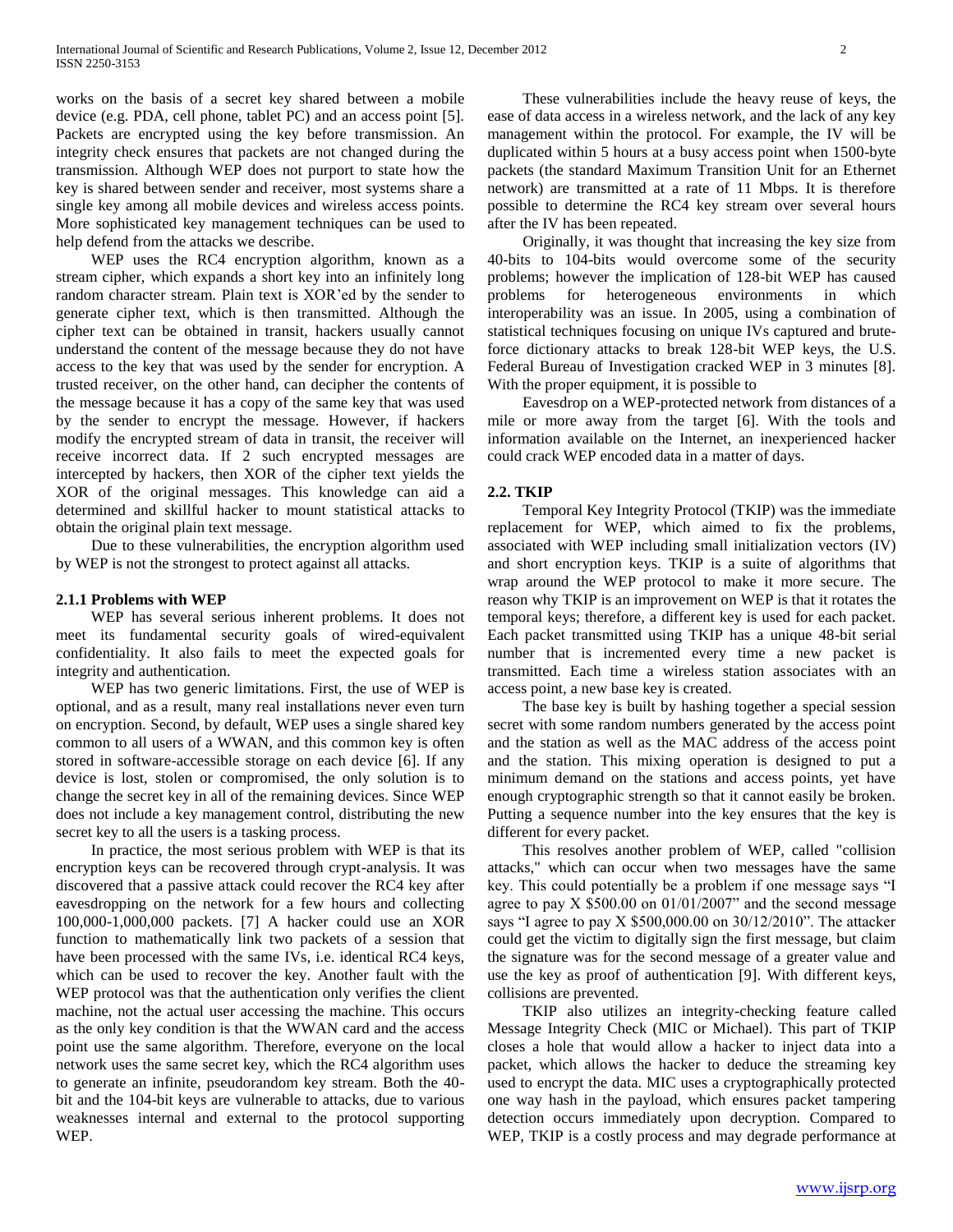many access points, where it can consume every spare CPU cycle.

 TKIP also uses RC4 as the encryption algorithm, but it removes the weak key problem and forces a new key to be generated every 10,000 packets. In addition, it hashes the initialization vector (IV) values that were sent as plaintext in WEP. TKIP is useful as it can be used on old hardware, which supports WEP but not WPA, and new hardware that only supports WPA.

## **2.3. WPA**

 WPA (Wi-Fi Protected Access**)** was created by the Wi-Fi Alliance once the flaws associated with WEP were discovered, and used as an intermediate standard until the IEEE 802.11 working group developed a more secure protocol. WPA was based on the WEP protocol, but utilizes the stronger encryption technology used in TKIP, which offers pre-packet key mixing and a message integrity check. Applicable to home as well as enterprise users, the standard is designed to run on existing hardware as a software upgrade and is forward-compatible with the new IEEE 802.11i standard.

 To improve message protection, WPA utilizes the Temporal Key Integrity Protocol, which is designed to address all known attacks against, and deficiencies in, the WEP algorithm. TKIP defends against replay and weak key attacks, detects message modification, and avoids key reuse. To improve user authentication and access control, WPA implements the Extensible Authentication Protocol (EAP) and the IEEE 802.1x standard for port-based access control. This framework uses Radius (Remote Authentication Dial-in User Service), a central authentication server, to authenticate each user on the network. Rather than being an authentication protocol,

 EAP is a transport protocol tailored to the needs of upperlayer authentication protocols. It provides a plug-in architecture for numerous popular ULA protocols in use today [10]. These protocols facilitate a mutual authentication exchange between a mobile station and the Radius server residing on the network. They also generate keys for use on the wireless link between the mobile station and access point. In a home or small office/home office (SOHO) environment, where there is no central Radius server or EAP framework, WPA runs in a special home mode, called *preshared key*, for which a user must enter a password before a mobile station can join the network. ULA is not supported in preshared key mode.

 Although WPA is stronger than WEP, it is, however, vulnerable to Denial-of-Service attacks. The goal of a DoS attack is to deny legitimate users access to a resource by disrupting or attacking the resource itself. For example, an attacker could generate numerous connection requests to a server, effectively blocking access to this server for many hours. DoS attacks carried out at layer 2—the media access control (MAC) layer of Wi-Fi networks exploit a management frame's lack of encryption and integrity protection even when WPA or 802.11i is utilized. An attacker can easily forge management packets and send disassociation or DE authentication packets to the mobile station or access point, thereby denying or delaying legitimate packets. Radio-frequency-based DoS attacks at a Wi-Fi network's physical layer are also possible. There are no efficient countermeasures against DoS attacks [10].

 Also, there is the issue of key-scheduling. WPA obtains the 128-bit *temporal key* from the EAP framework during authentication and inputs it into a key hash function together with the 48-bit *transmitter address* and a 48-bit *initialization vector*. The hash function outputs a 128-bit WEP key, or packet key. This key is used for only one WEP frame since the initialization vector is implemented as a counter that increases with each new package. Because each package contains the initialization vector in clear text, an attacker can obtain all utilized initialization vectors [11]. For example, let IV32 denote the most significant 32 bits of the 48-bit initialization vector. Given two WEP keys based on the same IV32, an attacker can use software to determine the temporal key. It typically takes about 30 hours to run such a program on a 2.53-GHz Intel Pentium 4, but the processing time is only six or seven minutes when four or more WEP keys based on the same IV32 are available. WPA security relies wholly on the secrecy of all WEP (packet) keys. The attacker can determine the WEP keys based on the temporal key and decrypt all packets generated during the complete session.

 The attack does not imply that WPA is broken, but it underlines the importance of keeping every WEP key secret. In a well-designed system, cracking two packet keys should not enable an attacker to determine the session key. Thus, it can be said that WPA has a serious design weakness.

 The Transport Layer Security protocol is the default ULA method for WPA. TLS (also denoted as EAP-TLS) is based on the Secure Socket Layer 3.0 protocol specification. SSL is a public-key, cryptography-based confidentiality mechanism. While the Wi-Fi Alliance has recommended that all WPA products should support TLS, manufacturers can choose another ULA method. Although TLS will likely be the most popular method, using different ULA protocols creates interoperability problems between different systems. If most enterprise WPA systems use TLS; it could become the most popular ULA protocol in systems implementing the new 802.11i security standard.

#### **2.4. Wi-Fi Protected Access 2 (WPA2)**

 The current standard for wireless security is 802.11i or WPA2. In June 2004, the IEEE formalized 802.11i, shortly after the Wi-Fi Alliance released WPA2. While the two are not strictly identical, from a practical standpoint the two terms are used interchangeably. If you buy a wireless access point or router with either term on it, it provides the same level of security. The WPA2 designation means that the equipment is interoperable with other equipment bearing that designation. WPA2 and 802.11i incorporate the security enhancements that were part of WPA [12].

 The IEEE 802.11i standard WPA2, addresses three main security areas: authentication, key management, and data transfer privacy. WPA2 uses the Advanced Encryption Standard (AES) for data encryption and is backward compatible with WPA. Like WPA, WPA2 is also available in Personal and Enterprise modes. WPA2 allows an easy transition from WPA mode by using WPA/WPA2 mixed mode, so networked computers can use either WPA or WPA2. However, although WPA2 implements the full standard, it will not work with some older network cards.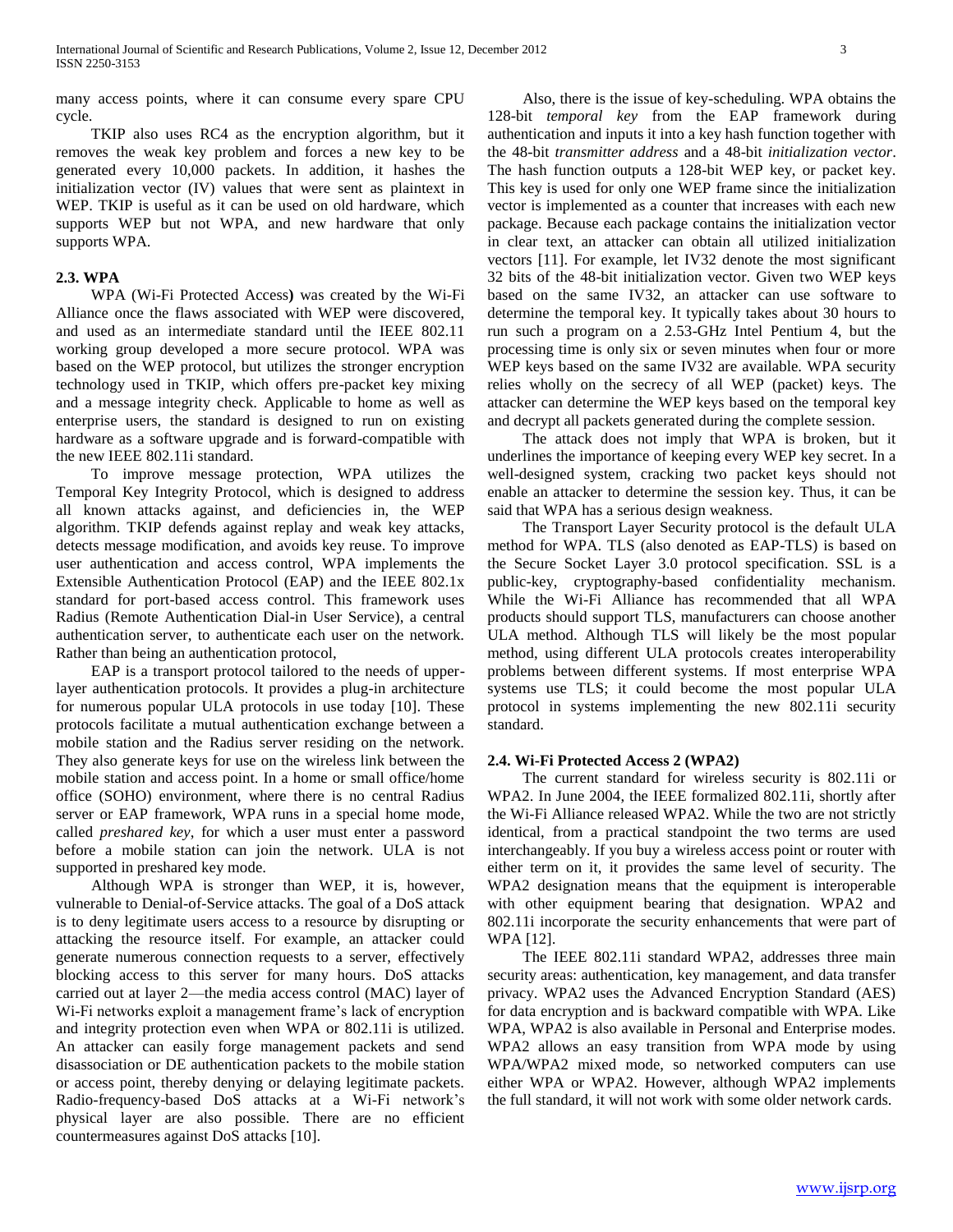The encryption algorithm used in the 802.11i security protocol is AES-Counter Mode CBC-MAC Protocol (AES-CCMP). It uses the AES block cipher (see below), but restricts the key length to 128 bits. AES-CCMP incorporates two sophisticated cryptographic techniques (counter mode and CBCMAC). The counter mode uses an arbitrary number that changes with each block of text, making it difficult for an eavesdropper to spot a pattern. The CBC-MAC protocol (Cipher Block Chaining-Message Authentication Code) is a message integrity method, which ensures that none of the plaintext bits that were used in the encryption were changed.

 AES so far has proved unbreakable, and meets the U.S. government's Federal Information Processing Standard (FTPS) for security, FIPS 140-2. Other advancements in WPA2/802.11i include its message authentication code and its four step handshake, used to establish a second key between the client and AP. These and other features guard against unauthorized access to WPA2/802.11i networks.

 802.11i also speeds roaming from one access point to the next. Previously, the station needed to perform a complete 802.1X authentication each time it associated with a new access point. With 802.11i, when the station returns to an access point it already authenticated with, it can reuse the PMK established with that access point to omit 802.1X authentication and perform only the four-way handshake. This speeds transitions between access points. Additionally, the station may "pre-authenticate" to a new access point it intends to roam to while still associated with the current access point; this allows the station to only perform a four-way handshake once it does roam [13].

#### **2.5. Extensible Authentication Protocol**

 WPA and WPA2 enterprise modes both utilize the Extensible Authentication Protocol (EAP) as an authentication framework. EAP is an 802.1X standard that allows developers to pass security authentication data between the RADIUS server, the access point and wireless client. EAP has a number of variants, including EAP MD5, EAP-Tunneled TLS (EAP-TTLS), Lightweight EAP (LEAP), and Protected EAP (PEAP). EAP resides in the access point and keeps the network port disconnected until authentication is completed. Depending on the results, either the port is made available to the user, or the user is denied access to the network [1].

#### **2.6. Robust Secure Network (RSN)**

 Robust Secure Network (RSN) is a protocol used for establishing secure communications over an 802.11 wireless network, and is an element of the 802.11i standard. RSN dynamically negotiates the authentication and encryption algorithms to be used for communications between wireless access point and wireless clients. This means that as new threats are discovered, new algorithms can be added. Transitional Security Network (TSN) is a specification that is designed to allow RSN and WEP to coexist on the same wireless WAN [1].

#### III. RECOMMENDATION

 In order to secure a wireless network users should follow a number of procedures to prevent the network from being penetrated. From the outset, some devices have the security settings disabled as the default option. Therefore it is important to switch on the security settings when setting up the device. Wireless detection tools can determine the level of security and an unsecured network is an easy target even for novice hackers.

 Although WPA and WPA2 are securer encryption protocols than WEP, if the access point only supports WEP it is worthwhile enabling it. This will prevent neighboring Wi-Fi users without the knowledge or intention to hack from sharing bandwidth. If someone has the ability and intention to hack then WEP is not very protective. However, to make it more secure the user should make the password difficult to guess. Using a selection of random letters and numbers that are not in the dictionary could prevent attacks by programs that carry out dictionary attacks. It is also important to change the password regularly, as an attack may occur over a long period of time if the intruder is determined to gain the information.

 It is important to weigh up the costs of how sensitive the data is before deciding whether to use it or not. For the home or small office, the payoff for breaking into a wireless network is considered by some simply too small for an attacker to expend the effort required [14].

 When using WPA or WPA2 encryption in consumer mode, the password should contain a minimum of 20 randomly selected letters. The manufacturers default SSID, usernames and passwords are well known to hackers. Therefore, it is likely that if the user has not changed the SSID, then the username and password has also not been changed. This would enable the hacker to change the configuration of the access point to allow easy access. When changing the SSID, it is important not to use personal details that could identify the owner. For example, the house number and street name, or business name. This would inform the hacker with the exact location of the network. Using a complicated SSID will avoid identifying the access point but may raise suspicion from hackers who may think the user has something to hide.

 Furthermore, the software supplied with access points can be too complicated for the average user and the security options are often difficult to find within the software or located under the heading "Advanced Settings" which may prevent some users from utilizing it [18]. Therefore, it is recommended that software designers ensured that security settings are readily accessible to users and that help information should be made intelligible for both technical and non-technical users.

 In addition to offering specific guidelines for what to do and improving the user's access to how to do it at the machine, there are other ways of encouraging improvements in wireless security through awareness raising and direct assistance.

 For connection to Wi-Fi hotspots, connecting to a company's network through virtual private networks (VPNs) or Secure Sockets Layers (SSLs) could provide some level of security. A VPN can also be a good security solution for a large company, especially since its IT department can reinstall VPN clients on the employees' laptops. The VPN secures the network connections from the laptops all the way to the VPN server on the company network.

 It is more difficult to implement a VPN in a university or other environment where users must install their own VPN clients. Users are likely to employ multiple operating systems and OS configurations, requiring numerous VPN clients. Even if